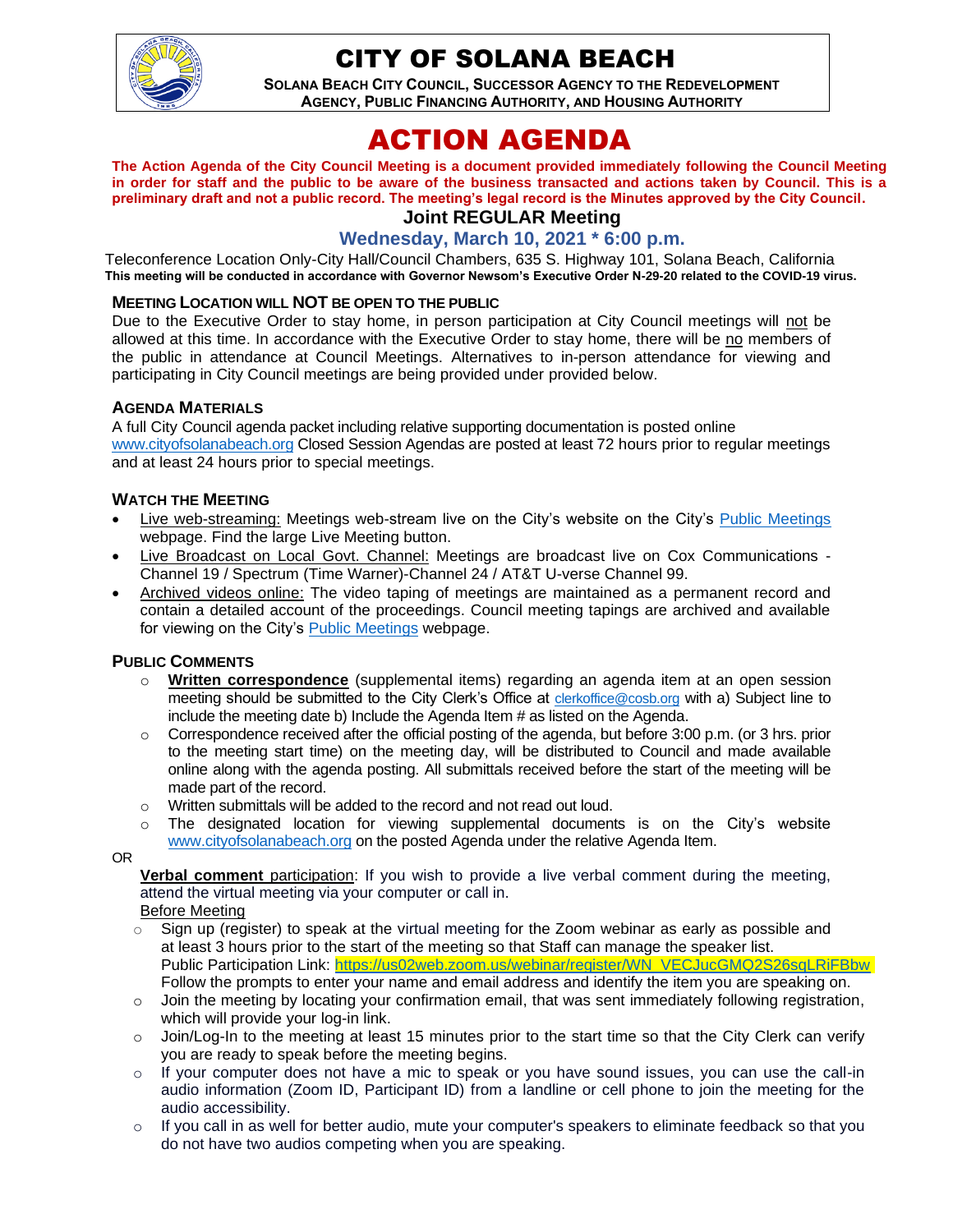During Meeting:

- o Choose Gallery View to see the presentations, when applicable.
- o Participants will be called upon from those who have Registered and their name is identified by the City Clerk calling from the registration list. You will be called on by name and unmuted by the meeting organizer and then you may provide comments for the allotted time. Allotted speaker times are listed under each [Agenda s](https://urldefense.proofpoint.com/v2/url?u=https-3A__www.ci.solana-2Dbeach.ca.us_index.asp-3FSEC-3DF0F1200D-2D21C6-2D4A88-2D8AE1-2D0BC07C1A81A7-26Type-3DB-5FBASIC&d=DwMFaQ&c=euGZstcaTDllvimEN8b7jXrwqOf-v5A_CdpgnVfiiMM&r=1XAsCUuqwK_tji2t0s1uIQ&m=C7WzXfOw2_nkEFMJClT55zZsF4tmIf_7KTn0o1WpYqI&s=3DcsWExM2_nx_xpvFtXslUjphiXd0MDCCF18y_Qy5yU&e=)ection.

#### **SPECIAL ASSISTANCE NEEDED** - AMERICAN DISABILITIES ACT TITLE 2

In compliance with the Americans with Disabilities Act of 1990, persons with a disability may request an agenda in appropriate alternative formats as required by Section 202. Any person with a disability who requires a modification or accommodation in order to participate in a meeting should direct such request to the City Clerk's office (858) 720-2400 [clerkoffice@cosb.org](mailto:EMAILGRP-CityClerksOfc@cosb.org) at least 72 hours prior to the meeting.

| <b>CITY COUNCILMEMBERS</b>                 |                                        |                                              |                                                   |
|--------------------------------------------|----------------------------------------|----------------------------------------------|---------------------------------------------------|
| Lesa Heebner, Mayor                        |                                        |                                              |                                                   |
| <b>Kristi Becker</b><br>Deputy Mayor       | <b>Kelly Harless</b><br>Councilmember  | David A. Zito<br>Councilmember<br>District 1 | <b>Jewel Edson</b><br>Councilmember<br>District 3 |
| <b>Gregory Wade</b><br><b>City Manager</b> | Johanna Canlas<br><b>City Attorney</b> |                                              | Angela Ivey<br><b>City Clerk</b>                  |

#### **SPEAKERS:**

See Public Participation on the first page of the Agenda for publication participation options.

#### **READING OF ORDINANCES AND RESOLUTIONS:**

Pursuant to [Solana Beach Municipal Code](https://www.codepublishing.com/CA/SolanaBeach/) Section 2.04.460, at the time of introduction or adoption of an ordinance or adoption of a resolution, the same shall not be read in full unless after the reading of the title, further reading is requested by a member of the Council. If any Councilmember so requests, the ordinance or resolution shall be read in full. In the absence of such a request, this section shall constitute a waiver by the council of such reading.

# **CALL TO ORDER AND ROLL CALL:**

# **CLOSED SESSION REPORT:**

# **FLAG SALUTE:**

## **APPROVAL OF AGENDA: COUNCIL ACTION: Approved 5/0**

## **ORAL COMMUNICATIONS:**

*Note to Public: Refer to Public Participation for information on how to submit public comment.*  This portion of the agenda provides an opportunity for members of the public to address the City Council on items relating to City business and not appearing on today's agenda by having submitted written comments for the record to be filed with the record or by registering to join the virtual meeting online to speak live, per the Public Participation instructions on the Agenda.

Comments relating to items on this evening's agenda are taken at the time the items are heard. Pursuant to the Brown Act, no action shall be taken by the City Council on public comment items. Council may refer items to the City Manager for placement on a future agenda. The maximum time allotted for each speaker is THREE MINUTES (SBMC 2.04.190).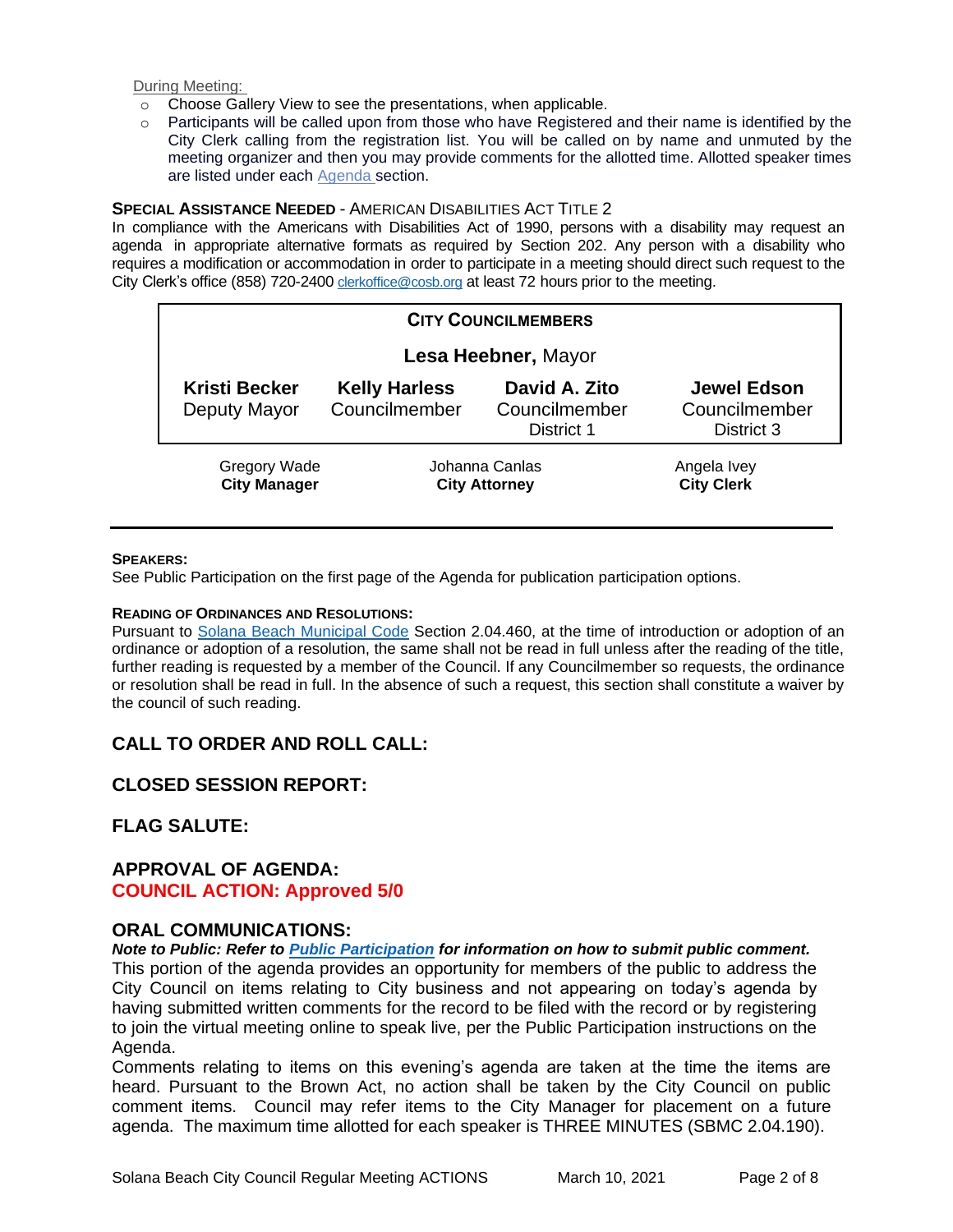# **COUNCIL COMMUNITY ANNOUNCEMENTS / COMMENTARY:**

*An opportunity for City Council to make brief announcements or report on their activities. These items are not agendized for official City business with no action or substantive discussion.* 

# **A. CONSENT CALENDAR:** (Action Items) (A.1. - A.6.)

*Note to Public: Refer to Public Participation for information on how to submit public comment.* 

Items listed on the Consent Calendar are to be acted in a single action of the City Council unless pulled for discussion.

Any member of the public may address the City Council on an item of concern by submitting written correspondence for the record to be filed with the record or by registering to join the virtual meeting online to speak live, per the Public Participation instructions on the Agenda. The maximum time allotted for each speaker is THREE MINUTES (SBMC 2.04.190).

Those items removed from the Consent Calendar by a member of the Council will be trailed to the end of the agenda, while Consent Calendar items removed by the public will be discussed immediately after approval of the Consent Calendar.

# **A.1. Minutes of the City Council.**

Recommendation: That the City Council

1. Approve the Minutes of the February 10, 2021 City Council meetings. [http://www.ci.solana-beach.ca.us/index.asp?SEC=F0F1200D-21C6-4A88-8AE1-0BC07C1A81A7&Type=B\\_BASIC](http://www.ci.solana-beach.ca.us/index.asp?SEC=F0F1200D-21C6-4A88-8AE1-0BC07C1A81A7&Type=B_BASIC) **COUNCIL ACTION: Approved 5/0**

## **A.2. Register of Demands.** (File 0300-30)

Recommendation: That the City Council

1. Ratify the list of demands for February 6, 2021 – February 19, 2021.

[Item A.2. Report \(click here\)](https://solanabeach.govoffice3.com/vertical/Sites/%7B840804C2-F869-4904-9AE3-720581350CE7%7D/uploads/Item_A.2._Report_(click_here)_3-10-21_-O.pdf) **COUNCIL ACTION: Approved 5/0**

## **A.3. General Fund Budget Adjustments for Fiscal Year 2020/21.** (File 0330-30)

Recommendation: That the City Council

1. Receive the report listing changes made to the Fiscal Year 2020-2021 General Fund Adopted Budget.

[Item A.3. Report \(click here\)](https://solanabeach.govoffice3.com/vertical/Sites/%7B840804C2-F869-4904-9AE3-720581350CE7%7D/uploads/Item_A.3._Report_(click_here)_3-10-21_-O.pdf) **COUNCIL ACTION: Approved 5/0**

## **A.4. City Hall and Fire Station Repair Project.** (File 0700-25)

Recommendation: That the City Council

## 1. Adopt **Resolution 2021-027**:

a. Authorizing the City Manager to execute Change Order No. 5 to the construction contract with War Rhino, Inc., in the amount of \$40,000, for the Solana Beach City Hall and Fire Station Water Damage Remediation and Restoration Project, Bid No. 2020-02.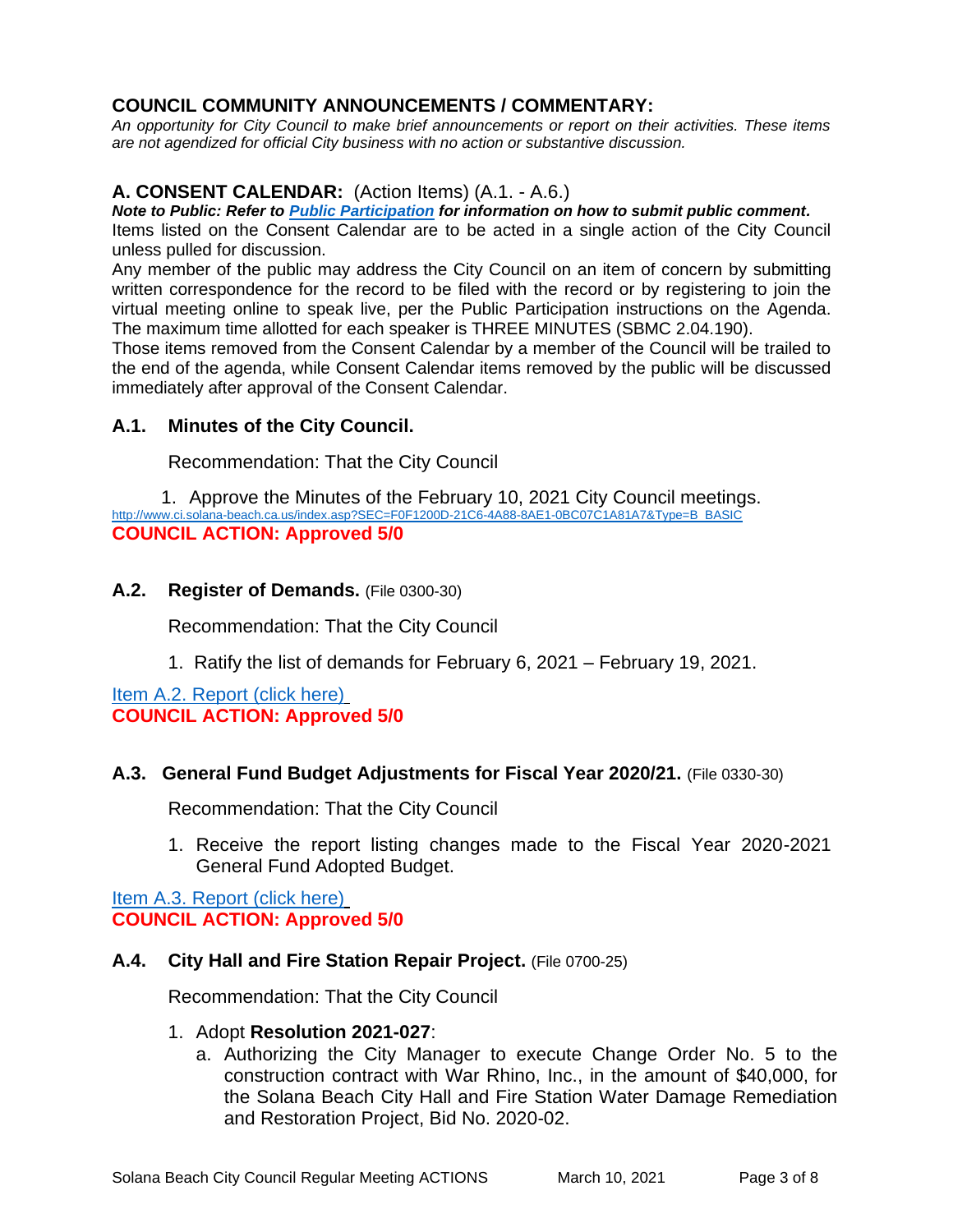- b. Authorizing the City Manager to execute change orders up to the amount of the revised contingency of \$135,000.
- c. Authorizing the transfer of \$40,000 from CIP-23 (City Hall Elevator) to the City Hall and Fire Station Repair Project.
- d. Authorizing the City Treasurer to amend the FY 2020/21 Adopted Budget accordingly.

#### [Item A.4. Report \(click here\)](https://solanabeach.govoffice3.com/vertical/Sites/%7B840804C2-F869-4904-9AE3-720581350CE7%7D/uploads/Item_A.4._Report_(click_here)_3-10-21_-O(1).pdf)

*Posted Reports & Supplemental Docs contain records up to the cut off time, prior to the start of the meeting, for processing new submittals. The final official record containing handouts, PowerPoints, etc. can be obtained through a Records Request to the City Clerk's Office.*

#### **COUNCIL ACTION: Approved 5/0**

## **A.5. Deputy Fire Chief Mutual Aid Deployment Reimbursement.** (File 0200-00)

Recommendation: That the City Council

1. Adopt **Resolution 2021-029** authorizing the position of Deputy Fire Chief, when deployed as mutual aid, to be reimbursed portal-to-portal via the California Fire Assistance Agreement.

[Item A.5. Report \(click here\)](https://solanabeach.govoffice3.com/vertical/Sites/%7B840804C2-F869-4904-9AE3-720581350CE7%7D/uploads/Item_A.5._Report_(click_here)_3-10-21_-O.pdf)

*Posted Reports & Supplemental Docs contain records up to the cut off time, prior to the start of the meeting, for processing new submittals. The final official record containing handouts, PowerPoints, etc. can be obtained through a Records Request to the City Clerk's Office.*

**COUNCIL ACTION: Approved 5/0**

#### **A.6. Destruction of Obsolete Records.** (File 0170-50)

Recommendation: That the City Council

1. Adopt **Resolution 2021-013** authorizing the destruction of officially obsolete records.

[Item A.6. Report \(click here\)](https://solanabeach.govoffice3.com/vertical/Sites/%7B840804C2-F869-4904-9AE3-720581350CE7%7D/uploads/Item_A.6._Report_(click_here)_3-10-21-O(2).pdf)

[Item A.6. Updated Report #1 \(updated 3-4-21 at 4:30pm\)](https://solanabeach.govoffice3.com/vertical/Sites/%7B840804C2-F869-4904-9AE3-720581350CE7%7D/uploads/Item_A.6._Staff_Report_Update_1_-_O.pdf)

*Posted Reports & Supplemental Docs contain records up to the cut off time, prior to the start of the meeting, for processing new submittals. The final official record containing handouts, PowerPoints, etc. can be obtained through a Records Request to the City Clerk's Office.*

#### **COUNCIL ACTION: Approved 5/0**

## **B. PUBLIC HEARINGS:** (B.1. – B.3.)

*Note to Public: Refer to Public Participation for information on how to submit public comment.*  Any member of the public may address the City Council on an item of concern by submitting written correspondence for the record to be filed with the record or by registering to join the virtual meeting online to speak live, per the Public Participation instructions on the Agenda. The maximum time allotted for each speaker is THREE MINUTES (SBMC 2.04.190).

An applicant or designee(s) for a private development/business project, for which the public hearing is being held, is allotted a total of fifteen minutes to speak, as per SBMC 2.04.210. A portion of the fifteen minutes may be saved to respond to those who speak in opposition. All other speakers have three minutes each.

After considering all of the evidence, including written materials and oral testimony, the City Council must make a decision supported by findings and the findings must be supported by substantial evidence in the record.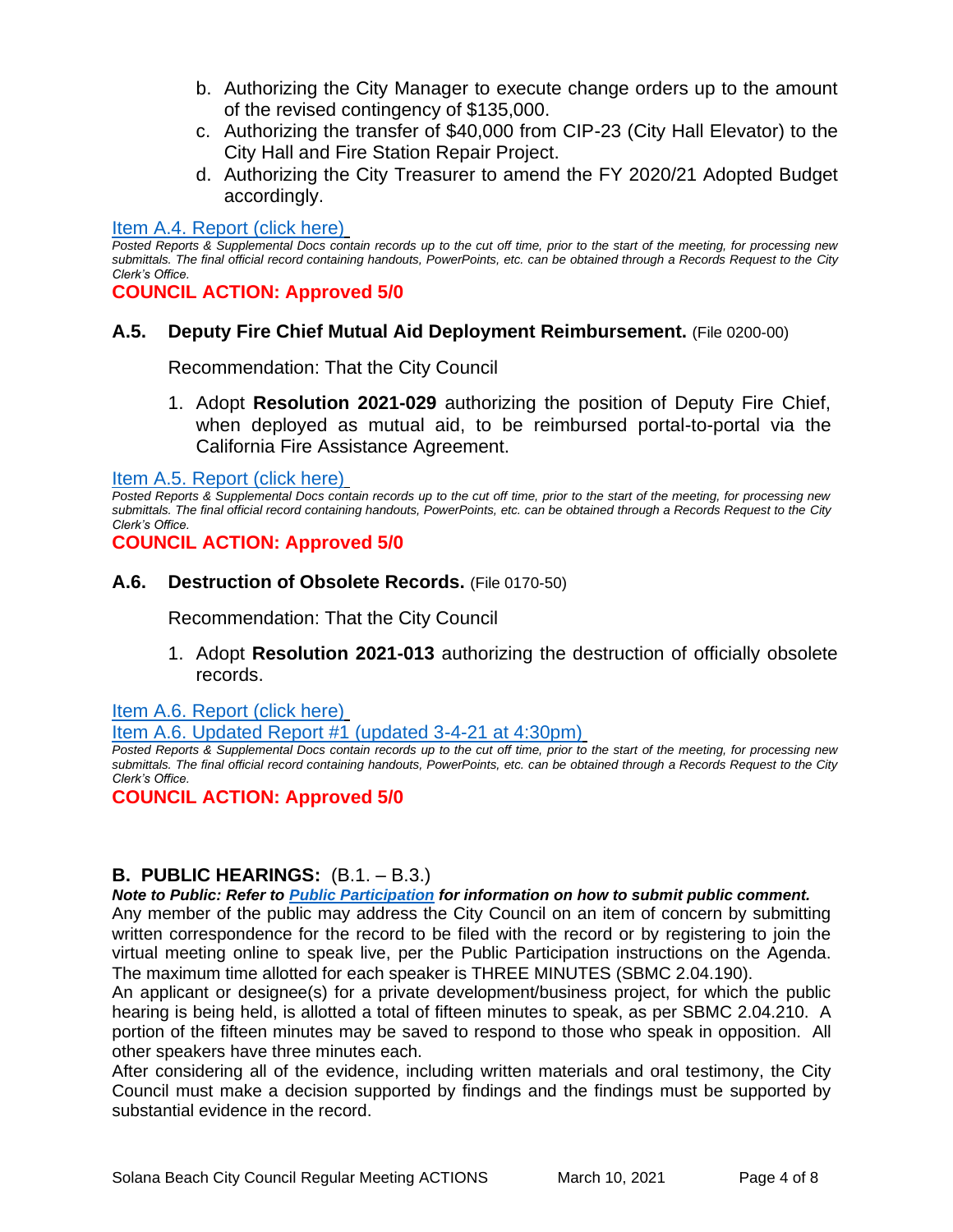## **B.1. Public Hearing: Santa Fe Christian Schools, Temporary Use Permit (TUP) for Temporary Modular Buildings.** (File 0600-40)

Recommendation: That the City Council

1. Conditionally approve the Santa Fe Christian Schools Temporary Use Permit application for temporary modular classroom buildings.

[Item B.1. Report \(click here\)](https://solanabeach.govoffice3.com/vertical/Sites/%7B840804C2-F869-4904-9AE3-720581350CE7%7D/uploads/Item_B.1._Report_(click_here)_3-10-21_-O.pdf)

*Posted Reports & Supplemental Docs contain records up to the cut off time, prior to the start of the meeting, for processing new submittals. The final official record containing handouts, PowerPoints, etc. can be obtained through a Records Request to the City Clerk's Office.*

**COUNCIL ACTION: Approved 5/0**

# **B.2. Public Hearing: 425 S. Granados Avenue, Applicant: Shannon, Case DRP 20-010.** (File 0600-40)

The proposed project meets the minimum zoning requirements under the SBMC, may be found to be consistent with the General Plan and may be found, as conditioned, to meet the discretionary findings required as discussed in this report to approve a DRP. Therefore, Staff recommends that the City Council:

- 1. Conduct the Public Hearing: Open the Public Hearing, Report Council Disclosures, Receive Public Testimony, Close the Public Hearing.
- 2. Find the project exempt from the California Environmental Quality Act pursuant to Section 15303 of the State CEQA Guidelines; and
- 3. If the City Council makes the requisite findings and approves the project, adopt **Resolution 2021-025** conditionally approving a DRP to demolish an existing single-family residence, construct a replacement multi-level, singlefamily residence with an attached two-car garage and perform associated site improvements at 425 S. Granados Avenue, Solana Beach.
- 4. Adopt **Resolution 2021-026** ordering the vacation of excess public street right-of-way at 425 S. Granados Avenue.

[Item B.2. Report \(click here\)](https://solanabeach.govoffice3.com/vertical/Sites/%7B840804C2-F869-4904-9AE3-720581350CE7%7D/uploads/Item_B.2._Report_(click_here)_3-10-21_-_O.pdf)

[Item B.2. Updated Report #1 \(added 3-9 at 6:10pm\)](https://solanabeach.govoffice3.com/vertical/Sites/%7B840804C2-F869-4904-9AE3-720581350CE7%7D/uploads/Item_B.2._Updated_Report_1_(upd._3-9-21)_-_O.pdf)

[Item B.2. Supplemental Docs \(updated 3-9 at 6:10pm\)](https://solanabeach.govoffice3.com/vertical/Sites/%7B840804C2-F869-4904-9AE3-720581350CE7%7D/uploads/Item_B.2._Supplemental_Docs_(upd._3-9)_-_O.pdf)

*Posted Reports & Supplemental Docs contain records up to the cut off time, prior to the start of the meeting, for processing new submittals. The final official record containing handouts, PowerPoints, etc. can be obtained through a Records Request to the City Clerk's Office.*

**COUNCIL ACTION: Approved 4/0/1** (Recused: Becker)

# **B.3. Public Hearing: 514 Canyon Drive, Applicant: Ewing, Case 17-19-13 DRP/SDP.** (File 0600-40)

The proposed project meets the minimum zoning requirements under the SBMC, may be found to be consistent with the General Plan and may be found, as conditioned, to meet the discretionary findings required as discussed in this report to approve a DRP and SDP. Therefore, Staff recommends that the City Council:

1. Conduct the Public Hearing: Report Council Disclosures, Receive Public Testimony, and Close the Public Hearing.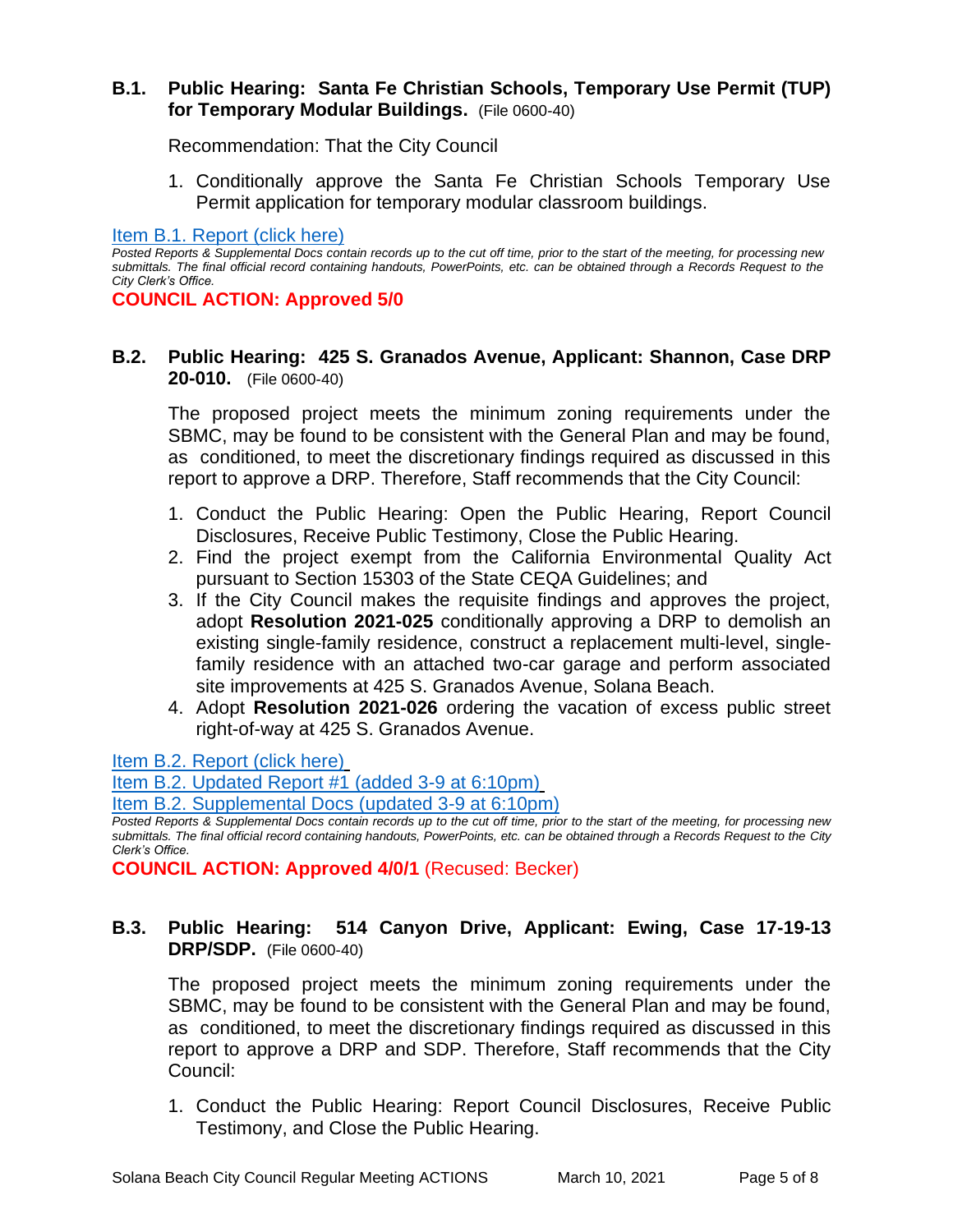- 2. Find the project exempt from the California Environmental Quality Act pursuant to Section 15303 of the State CEQA Guidelines; and
- 3. If the City Council makes the requisite findings to waive the requirement of the Structure Development Permit process for the revised project design and approve a modified staircase design, adopt **Resolution 2021-028** approving a Development Review Permit (DRP) and Structure Development Permit (SDP) for the revised design of a replacement two-story, single-family residence with an attached garage, and associated site improvements at 514 Canyon Drive, Solana Beach.

## [Item B.3. Report \(click here\)](https://solanabeach.govoffice3.com/vertical/Sites/%7B840804C2-F869-4904-9AE3-720581350CE7%7D/uploads/Item_B.3._Report_(click_here)_3-10-21_-O.pdf)

*Posted Reports & Supplemental Docs contain records up to the cut off time, prior to the start of the meeting, for processing new submittals. The final official record containing handouts, PowerPoints, etc. can be obtained through a Records Request to the City Clerk's Office.*

## **COUNCIL ACTION: Approved 5/0**

# **C. STAFF REPORTS: (C.1.)**

*Note to Public: Refer to Public Participation for information on how to submit public comment.*  Any member of the public may address the City Council on an item of concern by submitting written correspondence for the record to be filed with the record or by registering to join the virtual meeting online to speak live, per the Public Participation instructions on the Agenda. The maximum time allotted for each speaker is THREE MINUTES (SBMC 2.04.190).

# **C.1. SEA Rate Discussion / CEA Default Power Supply Discussion**

(File 1010-45, 46)

Recommendation: That the City Council

- 1. Receive the report on SEA wind-down activities, operations and financial forecast through January 2023 and provide any direction, as necessary.
- 2. Provide direction related to SEA rates.
- 3. Approve **Resolution 2021-031** selecting Clean Energy Alliance preferred default [energy product for Solana Beach customers.](https://solanabeach.govoffice3.com/vertical/Sites/%7B840804C2-F869-4904-9AE3-720581350CE7%7D/uploads/Item_C.1._Report_(click_here)_03-10-21_-_O.pdf)

## [Item C.1. Report \(click here\)](https://solanabeach.govoffice3.com/vertical/Sites/%7B840804C2-F869-4904-9AE3-720581350CE7%7D/uploads/Item_C.1._Report_(click_here)_03-10-21_-_O.pdf)

*Posted Reports & Supplemental Docs contain records up to the cut off time, prior to the start of the meeting, for processing new submittals. The final official record containing handouts, PowerPoints, etc. can be obtained through a Records Request to the City Clerk's Office.*

**COUNCIL ACTION: Approved 5/0 to adopted Staff recommendation, opt for Scenario 5 for Solana Energy Alliance rates, and choose the Clean 75% as a preferred default energy product for Solana Beach customers in the Clean Energy Alliance.** 

## **COMPENSATION & REIMBURSEMENT DISCLOSURE:**

GC: Article 2.3. Compensation: 53232.3. (a) Reimbursable expenses shall include, but not be limited to, meals, lodging, and travel. 53232.3 (d) Members of a legislative body shall provide brief reports on meetings attended at the expense of the local agency "*City*" at the next regular meeting of the legislative body.

# **COUNCIL COMMITTEE REPORTS:** [Council Committees](https://www.ci.solana-beach.ca.us/index.asp?SEC=584E1192-3850-46EA-B977-088AC3E81E0D&Type=B_BASIC)

## **REGIONAL COMMITTEES: (outside agencies, appointed by this Council)**

- a. City Selection Committee (meets twice a year) Primary-Heebner, Alternate-Edson
- b. Clean Energy Alliance (CEA) JPA: Primary-Becker, Alternate-Zito
- c. County Service Area 17: Primary- Harless, Alternate-Edson
- d. Escondido Creek Watershed Authority: Becker /Staff (no alternate).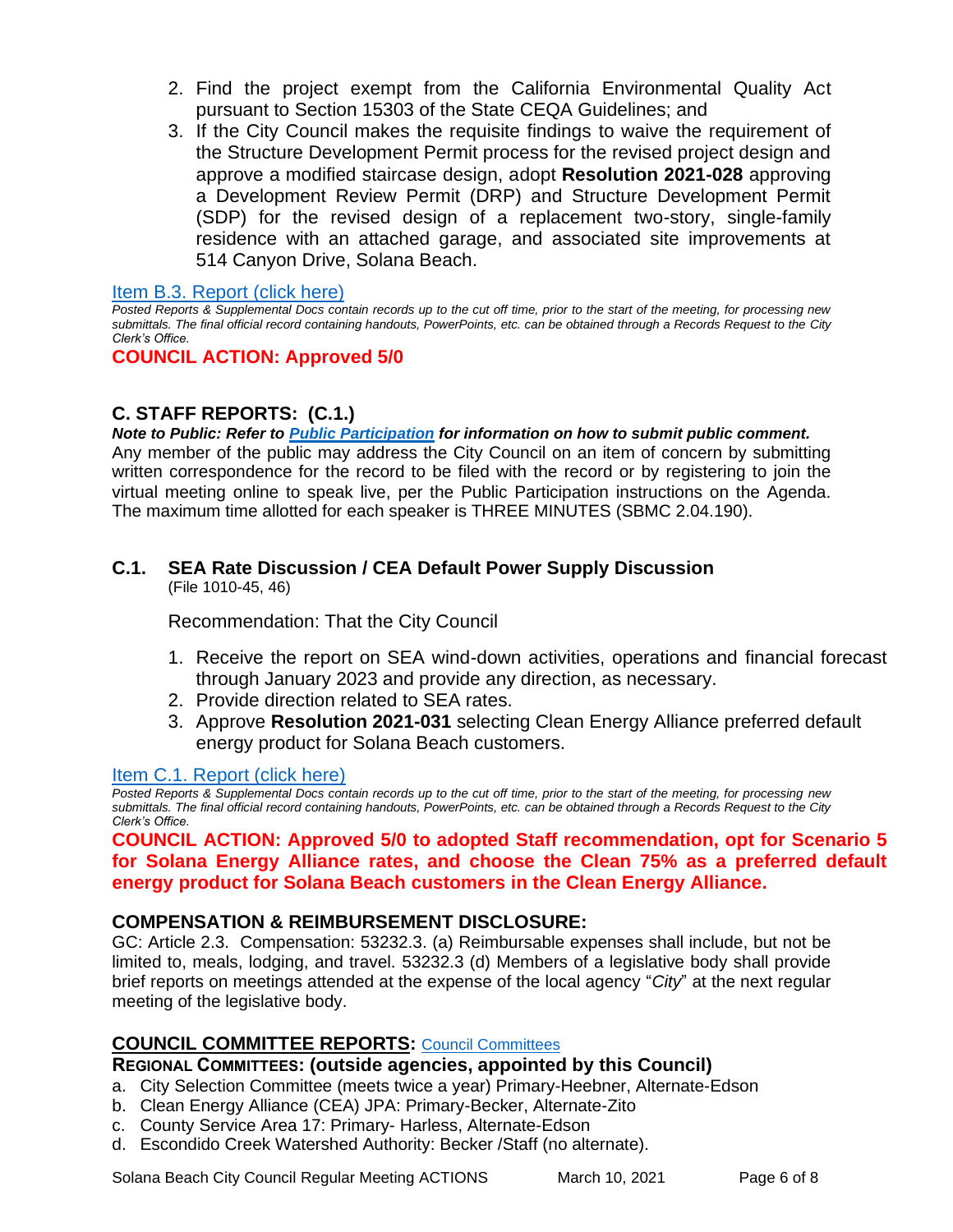- e. League of Ca. Cities' San Diego County Executive Committee: Primary-Becker, Alternate-Harless. Subcommittees determined by its members.
- f. League of Ca. Cities' Local Legislative Committee: Primary-Harless, Alternate-Becker
- g. League of Ca. Cities' Coastal Cities Issues Group (CCIG): Primary-Becker, Alternate-**Harless**
- h. North County Dispatch JPA: Primary-Harless, Alternate-Becker
- i. North County Transit District: Primary-Edson, Alternate-Harless
- j. Regional Solid Waste Association (RSWA): Primary-Harless, Alternate-Zito
- k. SANDAG: Primary-Heebner, 1<sup>st</sup> Alternate-Zito, 2<sup>nd</sup> Alternate-Edson. Subcommittees determined by its members.
- l. SANDAG Shoreline Preservation Committee: Primary-Becker, Alternate-Zito
- m. San Dieguito River Valley JPA: Primary-Harless, Alternate-Becker
- n. San Elijo JPA: Primary-Zito, Primary-Becker, Alternate-City Manager
- o. 22<sup>nd</sup> Agricultural District Association Community Relations Committee: Primary-Edson, Primary-Heebner

## **STANDING COMMITTEES: (All Primary Members)** *(Permanent Committees)*

- a. Business Liaison Committee Zito, Edson.
- b. Fire Dept. Management Governance & Organizational Evaluation Harless, Edson
- c. Highway 101 / Cedros Ave. Development Committee Edson, Heebner
- d. Parks and Recreation Committee Zito, Harless
- e. Public Arts Committee Edson, Heebner
- f. School Relations Committee Becker, Harless
- g. Solana Beach-Del Mar Relations Committee Heebner, Edson

#### **CITIZEN COMMISSION(S)**

a. Climate Action Commission: Primary-Zito, Alternate-Becker

# **ADJOURN:**

# *Next Regularly Scheduled Meeting is March 24, 2021*

*Always refer the City's website Event Calendar for Special Meetings or an updated schedule. Or Contact City Hall 858-720-2400 [www.cityofsolanabeach.org](http://www.cityofsolanabeach.org/)* 

#### **AFFIDAVIT OF POSTING**

*STATE OF CALIFORNIA COUNTY OF SAN DIEGO CITY OF SOLANA BEACH*

§

I, Angela Ivey, City Clerk of the City of Solana Beach, do hereby certify that this Agenda for the March 10, 2021 Council Meeting was called by City Council, Successor Agency to the Redevelopment Agency, Public Financing Authority, and the Housing Authority of the City of Solana Beach, California, was provided and posted on March 3, 2021 at 4:00 p.m. on the City Bulletin Board at the entrance to the City Council Chambers. Said meeting is held at 6:00 p.m., March 10, 2021, in the Council Chambers, at City Hall, 635 S. Highway 101, Solana Beach, California.

Angela Ivey, City Clerk \* City of Solana Beach, CA